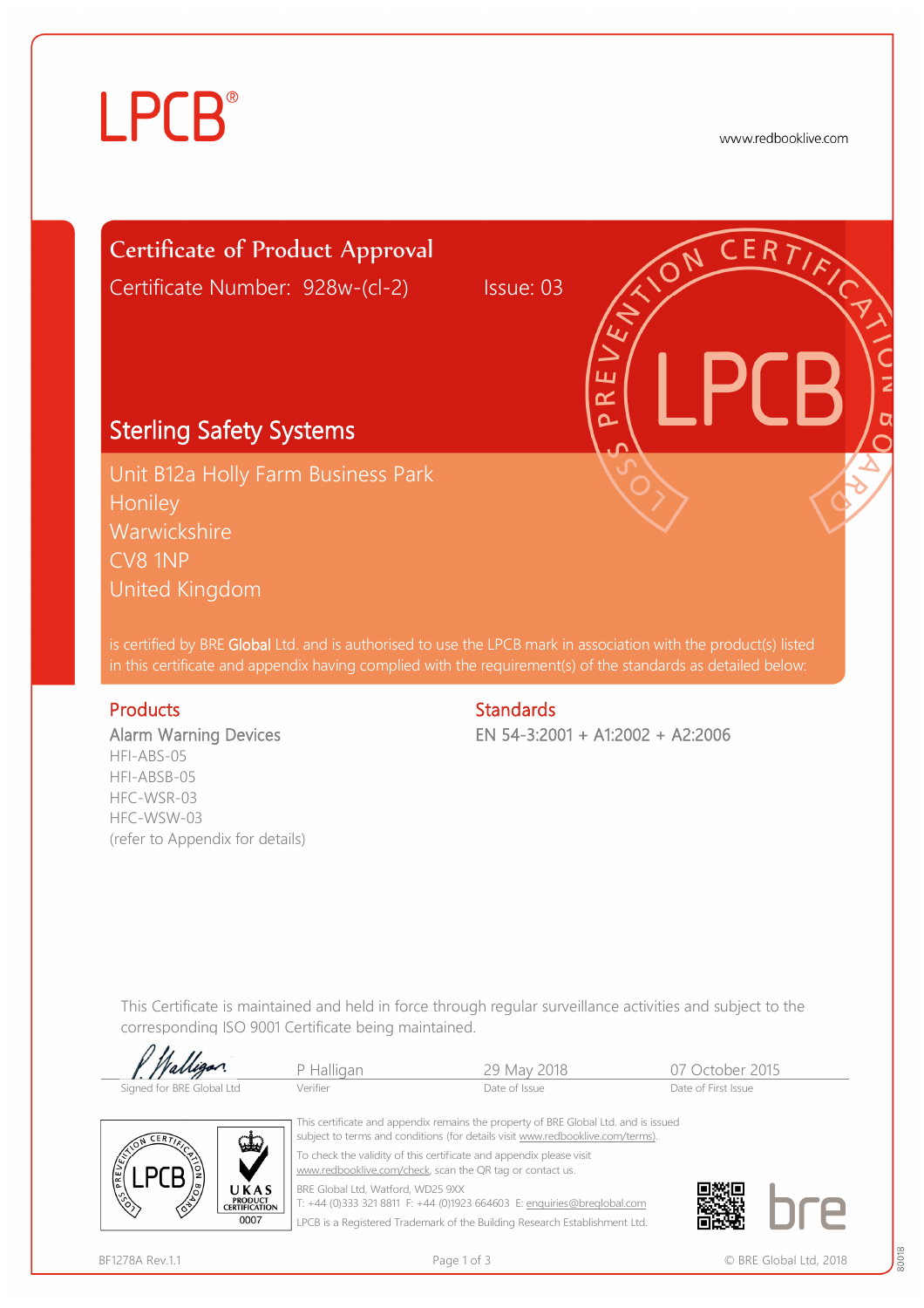# **LPCB**®

### Appendix to Certificate No:  $928w-(c-2)$  Issue: 03

### Sterling Safety Systems

| Certified<br>Product | Description                                                                                                                                                                                                                                                                                                                                                                                                                                                             | <b>LPCB</b><br>Ref.No. |
|----------------------|-------------------------------------------------------------------------------------------------------------------------------------------------------------------------------------------------------------------------------------------------------------------------------------------------------------------------------------------------------------------------------------------------------------------------------------------------------------------------|------------------------|
| HFI-ABS-05           | Altair Addressable Type A Sounder Base<br>Notes:<br>1. Meets the requirements of EN 54-3 at the following tone settings:<br>Tone 1 - Dual Tone 800Hz and 960Hz, 250ms-250ms<br>Tone 2 - Continuous Tone, 1000Hz, Steady<br>Tone 4 - Slow Whoop, 500-1200Hz, 3500ms Sweep, 500ms OFF<br>Tone 5 - Sweep (DIN) Tone, 1200-500Hz, 1s sweep (1Hz)<br>2. Cover plate (LID100-AL/W or AL/R)                                                                                    | 928w/05                |
| HFI-ABSB-05          | Altair Addressable Type A Sounder Beacon Base<br>Notes:<br>1. Meets the requirements of EN 54-3 at the following tone settings:<br>Tone 1 - Dual Tone 800Hz and 960Hz, 250ms-250ms<br>Tone 2 - Continuous Tone, 1000Hz, Steady<br>Tone 4 - Slow Whoop, 500-1200Hz, 3500ms Sweep, 500ms OFF<br>Tone 5 - Sweep (DIN) Tone, 1200-500Hz, 1s sweep (1Hz)<br>2. The beacon function is not included within the scope of this approval<br>3. Cover plate (LID100-AL/W or AL/R) |                        |
| HFC-WSR-03           | Conventional Type A/B (indoor/outdoor) Wall Sounder (Red Body)<br>Notes:<br>1. Meets the requirements of EN 54-3 at the following tone settings:<br>Tone 1 - Warble Tone 800Hz for 500ms, then 1000Hz for 500ms<br>Tone 2 - Continuous Tone, 970Hz<br>Tone 3 - Slow Whoop (Dutch), 500-1200Hz for 3500ms, then off for 500ms<br>Tone 4 – German DIN Tone, 1200-500Hz swept every 1000ms (1Hz)                                                                           |                        |
| HFC-WSW-03           | Conventional Type A/B (indoor/outdoor) Wall Sounder (White Body)<br>Notes:<br>1. Meets the requirements of EN 54-3 at the following tone settings:                                                                                                                                                                                                                                                                                                                      |                        |

This Certificate is maintained and held in force through regular surveillance activities and subject to the corresponding ISO 9001 Certificate being maintained.



80018